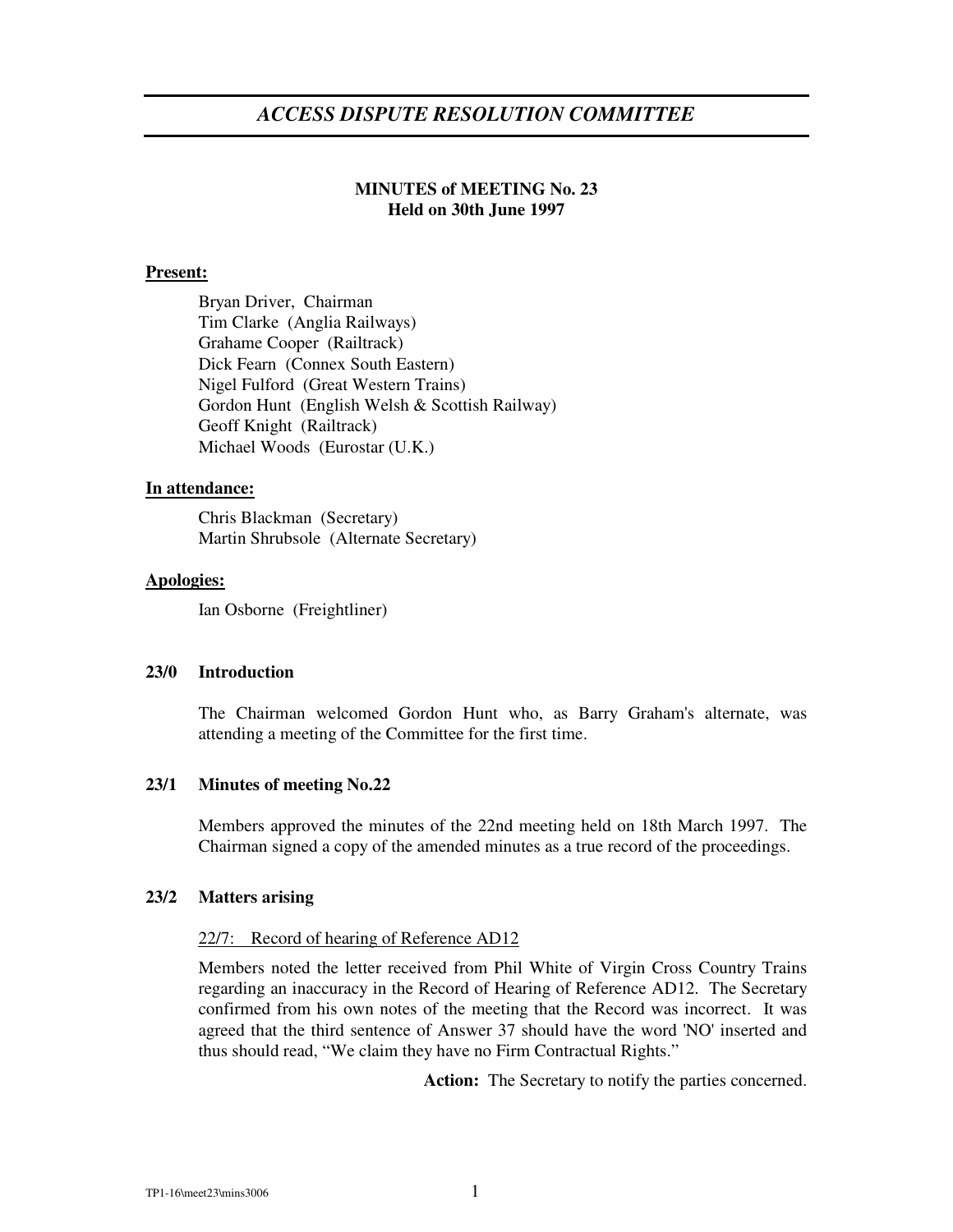#### 22/8: (Minute 20/3) Reference AD10: Snowploughs

Members noted that ScotRail Railways and Railtrack were continuing dialogue on this matter.

# 22/10: Contract with Legal Advisors

Members noted that the contract with Wragge  $& Co.,$  the Committee's legal advisers, had now been signed. Some solicitors from the company would be attending hearings of the Committee or its Sub-Committees in order to advance their knowledge and understanding of the procedures and the nature of the disputes.

### **23/3 Accommodation and equipment update**

The Secretary advised members that a meeting on 26th June with Railtrack Property, arranged in order to finalise details of the Committee's tenancy, had been cancelled by the landlord at less than two hours' notice. A date for reconvening the meeting was awaited. Members urged speedy resolution of the outstanding issues, including that of the possible relocation, at the landlord's request, to another part of the second floor of East Side Offices.

### **23/4 Presentation of Accounts for 1996/97**

The Committee approved the Accounts for 1996/97. It was noted that the auditors had, during the previous week, conducted a check of the relevant financial papers supporting the accounts. An initial draft report had been received and the Committee was pleased to note that this was satisfactory.

# **23/5 Budget for 1997/98**

The Committee considered the budget prepared by the Secretary and, after discussion, approved it at £230,000 for the financial year 1997/98.

It was noted that the Secretary would now proceed to calculate the levy on Industry Parties for 1997/98, and, on the basis of the Accounts for 1996/97, to assess the rebate in accordance with Rule A3.9.3. Members asked the Secretary to ensure that a suitable explanatory note concerning the basis of calculation should accompany the invoice to each Industry Party.

**Action:** Secretary

# **23/6 The Regulator's judgment on the Appeal by South Wales & West Railway against Timetabling Committee Determination No.32**

The Alternate Secretary was thanked for his paper analysing the Regulator's judgment on the appeal by South Wales & West Railway. It was noted that the Regulator was not expressing criticism of the Timetabling Committee's Determination No.32, however he has signified a position in relation to the interpretation of Rights which will be of interest to the Industry.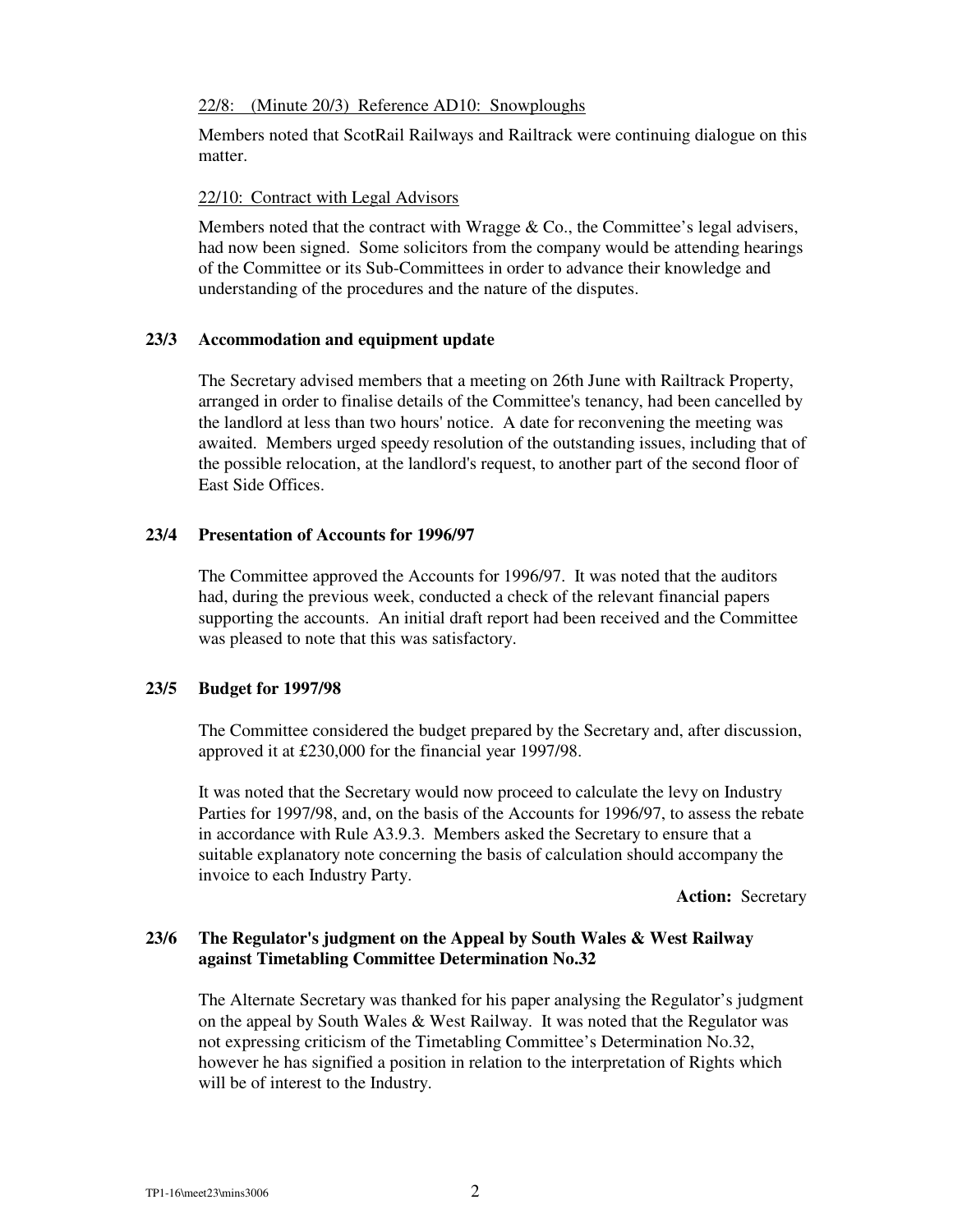The Regulator's decision was seen to be generally helpful in giving guidance to the Industry, and indirectly to the Committee, on how rights might be interpreted from the contracts in a constructive rather than a constraining or restrictive way. However the Committee was concerned lest this might be seen to be permitting a free-for-all.

The Regulator's decision will refocus attention on the essential meaning of Firm Contractual Rights, which relate principally to Quantum. Elements of service quality may be viewed as Contingent Rights; subject to the Decision Criteria they can be varied provided there is proper quantum and no other Firm Contractual Right is infringed.

The Regulator's decision should be seen as wholly to the benefit of the industry, and furthermore the Committees need feel no embarrassment that the matter was appealed to the Regulator.

Members agreed to endorse the paper from the Secretariat, and instructed that the paper should be circulated to members of the Timetabling Committee for them to review and discuss at their next meeting.

**Action:** Secretary

### **23/7 Appointment of a clerk to the Committee**

The Committee accepted the paper from the Secretary, and agreed that the Committees would benefit from the appointment of a clerk to perform the duties identified. The Committee declared that it would contract direct for the provision of the services of a clerk, and that there was no objection to a clerk having connections with an Industry Party as the clerk did not have a judicial role in proceedings. However any interests should be properly declared, and it was recognised that in extreme circumstances it might be appropriate for the clerk to cease to take part in a discussion.

The general terms of appointment were agreed as being analogous to those of the Committee Secretary as prescribed in Dispute Resolution Rules A3.7 and A3.8. The Committee agreed the basis of remuneration and general provision for payment of allowances and expenses. Limitation of liability would require to be provided by means of an amplification to Rule A9.

Finally the Committee noted and supported the Chairman's proposal to appoint Martin Shrubsole to the post of clerk to the Committee, subject to agreement of contractual terms. In the meantime British Railways Board had agreed that Martin Shrubsole could continue to be seconded on an as required daily basis.